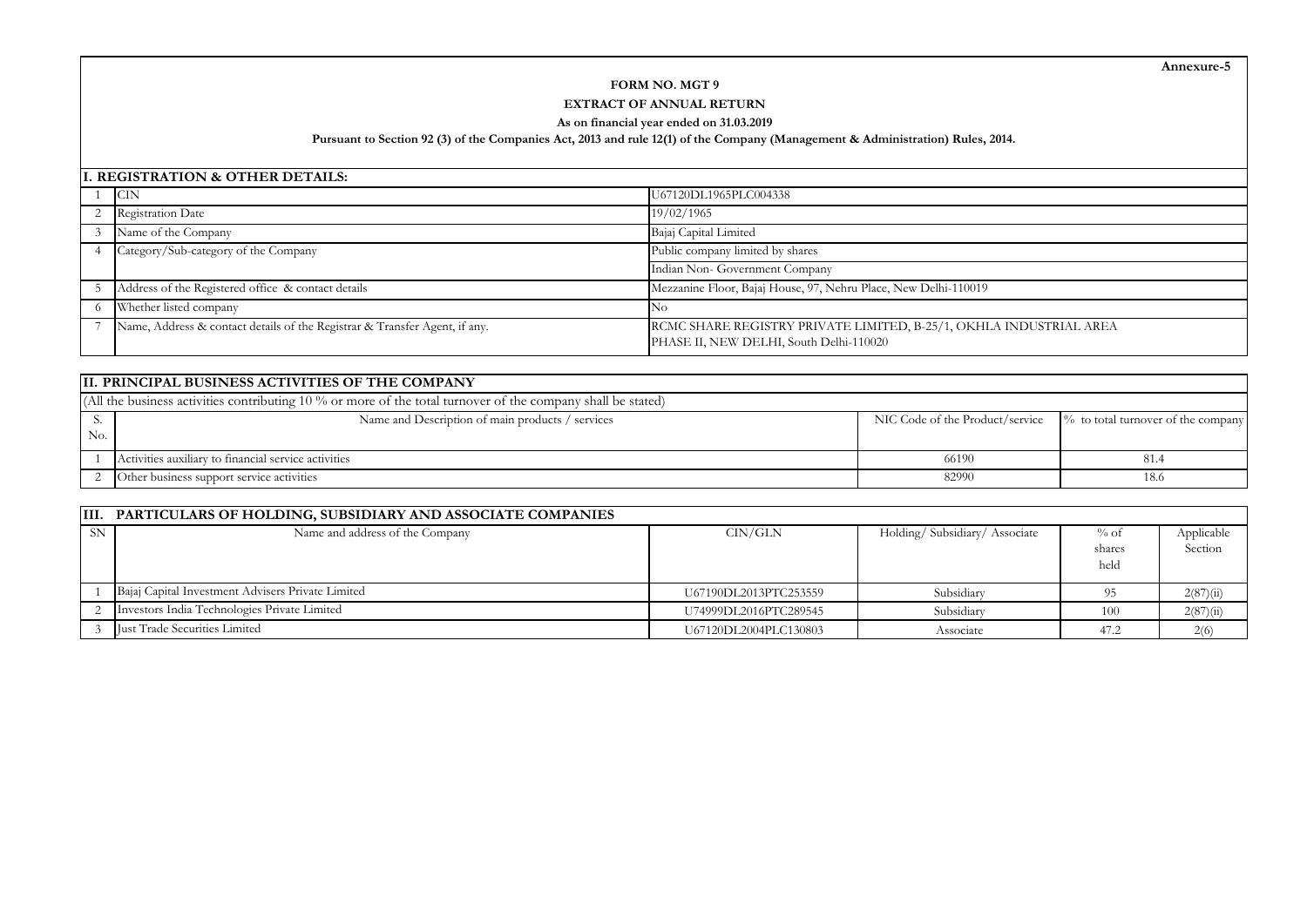## **IV. SHARE HOLDING PATTERN**

(Equity share capital breakup as percentage of total equity)

## **(i) Category-wise Share Holding**

| Category of Shareholders            |       | [As on 31-March-2018] | No. of Shares held at the beginning of the year                                                                                                                                                                                                                                                                                                                                                                                                                            |                      | No. of Shares held at the end of the year<br>[As on 31-March-2019] |           |                          |                   | % Change<br>during the year |
|-------------------------------------|-------|-----------------------|----------------------------------------------------------------------------------------------------------------------------------------------------------------------------------------------------------------------------------------------------------------------------------------------------------------------------------------------------------------------------------------------------------------------------------------------------------------------------|----------------------|--------------------------------------------------------------------|-----------|--------------------------|-------------------|-----------------------------|
|                                     | Demat | Physical              | Total                                                                                                                                                                                                                                                                                                                                                                                                                                                                      | % of Total<br>Shares | Demat                                                              | Physical  | Total                    | % of Total Shares |                             |
| A. Promoters                        |       |                       |                                                                                                                                                                                                                                                                                                                                                                                                                                                                            |                      |                                                                    |           |                          |                   |                             |
| $(1)$ Indian                        |       |                       |                                                                                                                                                                                                                                                                                                                                                                                                                                                                            |                      |                                                                    |           |                          |                   |                             |
| a) Individual/HUF                   |       | 42,99,600             | 42,99,600                                                                                                                                                                                                                                                                                                                                                                                                                                                                  | 99.99%               |                                                                    | 42,99,600 | 42,99,600                | 99.99%            | $0.00\%$                    |
| b) Central Govt                     |       |                       |                                                                                                                                                                                                                                                                                                                                                                                                                                                                            | $0.00\%$             |                                                                    |           |                          | $0.00\%$          | $0.00\%$                    |
| c) State Govt(s)                    |       |                       | ÷                                                                                                                                                                                                                                                                                                                                                                                                                                                                          | $0.00\%$             |                                                                    |           |                          | 0.00%             | $0.00\%$                    |
| d) Bodies Corp.                     |       |                       | $\sim$                                                                                                                                                                                                                                                                                                                                                                                                                                                                     | 0.00%                |                                                                    |           | $\sim$                   | 0.00%             | $0.00\%$                    |
| e) Banks / FI                       |       |                       | $\sim$                                                                                                                                                                                                                                                                                                                                                                                                                                                                     | $0.00\%$             |                                                                    |           | $\sim$                   | $0.00\%$          | $0.00\%$                    |
| f) Any other                        |       |                       | ÷                                                                                                                                                                                                                                                                                                                                                                                                                                                                          | $0.00\%$             |                                                                    |           | ٠                        | 0.00%             | $0.00\%$                    |
| Sub Total (A) (1)                   |       | 42,99,600             | 42,99,600                                                                                                                                                                                                                                                                                                                                                                                                                                                                  | 99.99%               |                                                                    | 42,99,600 | 42,99,600                | 99.99%            | $0.00\%$                    |
| (2) Foreign                         |       |                       |                                                                                                                                                                                                                                                                                                                                                                                                                                                                            |                      |                                                                    |           |                          |                   |                             |
| a) NRI Individuals                  |       |                       | $\sim$                                                                                                                                                                                                                                                                                                                                                                                                                                                                     | $0.00\%$             |                                                                    |           | $\sim$                   | 0.00%             | $0.00\%$                    |
| b) Other Individuals                |       |                       | $\sim$                                                                                                                                                                                                                                                                                                                                                                                                                                                                     | $0.00\%$             |                                                                    |           | $\sim$                   | $0.00\%$          | $0.00\%$                    |
| c) Bodies Corp.                     |       |                       | ÷.                                                                                                                                                                                                                                                                                                                                                                                                                                                                         | $0.00\%$             |                                                                    |           | ٠                        | $0.00\%$          | $0.00\%$                    |
| d) Any other                        |       |                       | $\sim$                                                                                                                                                                                                                                                                                                                                                                                                                                                                     | $0.00\%$             |                                                                    |           | $\sim$                   | 0.00%             | $0.00\%$                    |
| Sub Total (A) $(2)$                 |       |                       |                                                                                                                                                                                                                                                                                                                                                                                                                                                                            | $0.00\%$             |                                                                    |           |                          | $0.00\%$          | $0.00\%$                    |
| TOTAL (A)                           |       | 42,99,600             | 42,99,600                                                                                                                                                                                                                                                                                                                                                                                                                                                                  | 99.99%               |                                                                    | 42,99,600 | 42,99,600                | 99.99%            | $0.00\%$                    |
| <b>B. Public Shareholding</b>       |       |                       |                                                                                                                                                                                                                                                                                                                                                                                                                                                                            |                      |                                                                    |           |                          |                   |                             |
| 1. Institutions                     |       |                       |                                                                                                                                                                                                                                                                                                                                                                                                                                                                            |                      |                                                                    |           |                          |                   |                             |
| a) Mutual Funds                     |       |                       | $\sim$                                                                                                                                                                                                                                                                                                                                                                                                                                                                     | $0.00\%$             |                                                                    |           | $\sim$                   | 0.00%             | $0.00\%$                    |
| b) Banks / FI                       |       |                       | $\overline{a}$                                                                                                                                                                                                                                                                                                                                                                                                                                                             | $0.00\%$             |                                                                    |           | $\overline{a}$           | 0.00%             | $0.00\%$                    |
| c) Central Govt                     |       |                       | ÷.                                                                                                                                                                                                                                                                                                                                                                                                                                                                         | $0.00\%$             |                                                                    |           | $\overline{a}$           | 0.00%             | $0.00\%$                    |
| d) State Govt(s)                    |       |                       | $\frac{1}{2} \left( \frac{1}{2} \right) \left( \frac{1}{2} \right) \left( \frac{1}{2} \right) \left( \frac{1}{2} \right) \left( \frac{1}{2} \right) \left( \frac{1}{2} \right) \left( \frac{1}{2} \right) \left( \frac{1}{2} \right) \left( \frac{1}{2} \right) \left( \frac{1}{2} \right) \left( \frac{1}{2} \right) \left( \frac{1}{2} \right) \left( \frac{1}{2} \right) \left( \frac{1}{2} \right) \left( \frac{1}{2} \right) \left( \frac{1}{2} \right) \left( \frac$ | $0.00\%$             |                                                                    |           | $\overline{\phantom{m}}$ | $0.00\%$          | $0.00\%$                    |
| e) Venture Capital Funds            |       |                       | $\equiv$                                                                                                                                                                                                                                                                                                                                                                                                                                                                   | $0.00\%$             |                                                                    |           | $\sim$                   | 0.00%             | $0.00\%$                    |
| f) Insurance Companies              |       |                       | ÷                                                                                                                                                                                                                                                                                                                                                                                                                                                                          | $0.00\%$             |                                                                    |           | ٠                        | $0.00\%$          | $0.00\%$                    |
| g) FIIs                             |       |                       | $\sim$                                                                                                                                                                                                                                                                                                                                                                                                                                                                     | $0.00\%$             |                                                                    |           | $\sim$                   | 0.00%             | $0.00\%$                    |
| h) Foreign Venture Capital<br>Funds |       |                       | $\sim$                                                                                                                                                                                                                                                                                                                                                                                                                                                                     | $0.00\%$             |                                                                    |           | $\sim$                   | $0.00\%$          | $0.00\%$                    |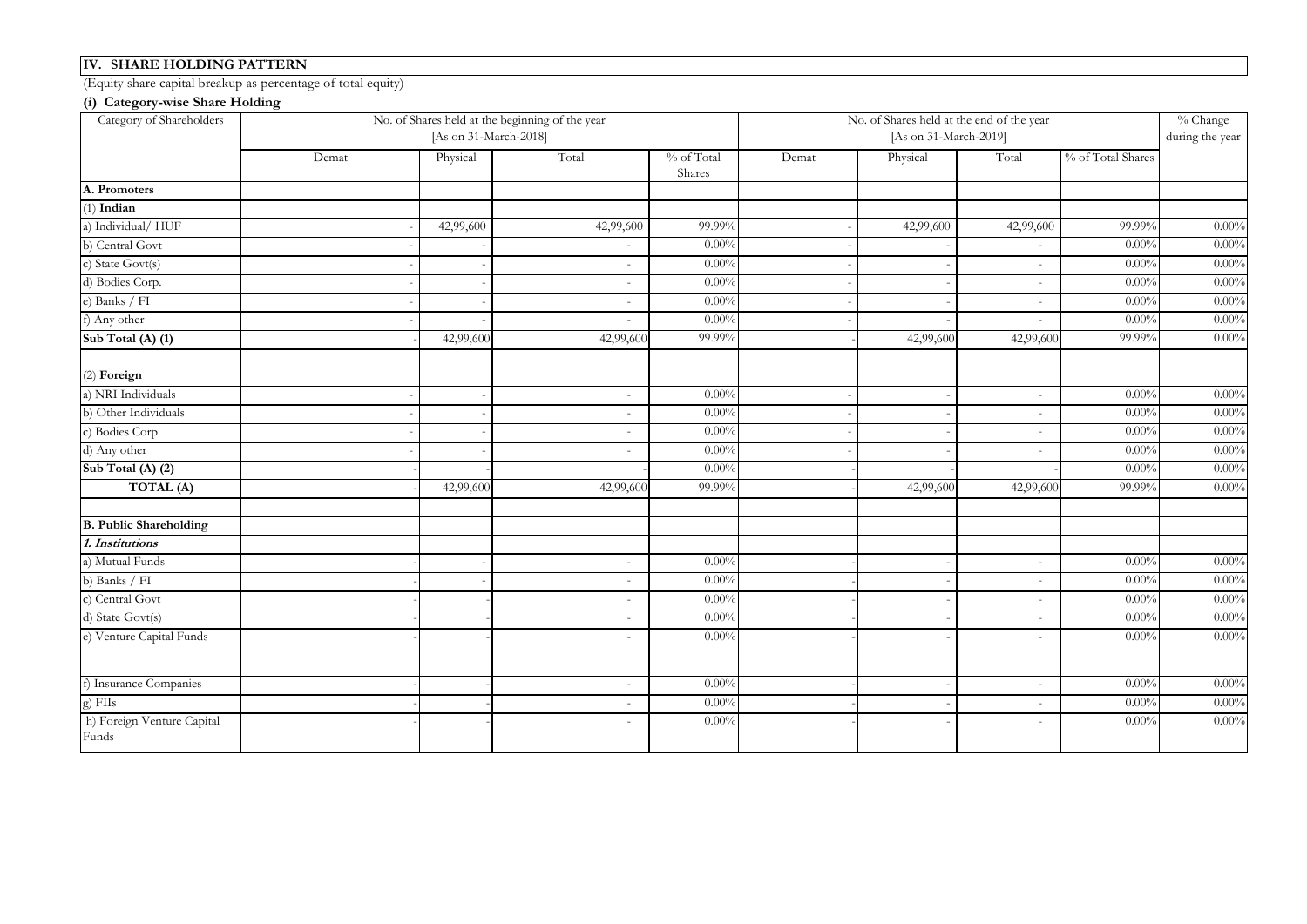| i) Others (specify)                                                                    |                          |                          | $\sim$                   | $0.00\%$ |                          |                          | $\sim$         | 0.00%    | $0.00\%$ |
|----------------------------------------------------------------------------------------|--------------------------|--------------------------|--------------------------|----------|--------------------------|--------------------------|----------------|----------|----------|
| Sub-total $(B)(1)$ :-                                                                  | $\sim$                   | $\sim$                   | $\equiv$                 | $0.00\%$ | $\sim$                   | $\overline{\phantom{a}}$ | $\sim$         | $0.00\%$ | $0.00\%$ |
|                                                                                        |                          |                          |                          |          |                          |                          |                |          |          |
| 2. Non-Institutions                                                                    |                          |                          |                          |          |                          |                          |                |          |          |
| a) Bodies Corp.                                                                        |                          |                          |                          |          |                          |                          |                |          |          |
| i) Indian                                                                              |                          |                          | $\sim$                   | $0.00\%$ |                          |                          | $\sim$         | $0.00\%$ | $0.00\%$ |
| ii) Overseas                                                                           |                          |                          | $\equiv$                 | $0.00\%$ |                          |                          | $\sim$         | $0.00\%$ | $0.00\%$ |
| b) Individuals                                                                         |                          |                          |                          |          |                          |                          |                |          |          |
| i) Individual shareholders<br>holding nominal share capital<br>upto Rs. 1 lakh         |                          | 400                      | 400                      | 0.01%    |                          | 400                      | 400            | 0.01%    | $0.00\%$ |
| ii) Individual shareholders<br>holding nominal share capital<br>in excess of Rs 1 lakh |                          |                          | $\equiv$                 | $0.00\%$ |                          |                          | $\sim$         | $0.00\%$ | $0.00\%$ |
| c) Others (specify)                                                                    |                          |                          |                          |          |                          |                          |                |          |          |
| Non Resident Indians                                                                   |                          |                          | ÷                        | $0.00\%$ |                          |                          | $\overline{a}$ | $0.00\%$ | $0.00\%$ |
| Overseas Corporate Bodies                                                              |                          |                          | ÷                        | $0.00\%$ |                          |                          | $\overline{a}$ | $0.00\%$ | $0.00\%$ |
| Foreign Nationals                                                                      |                          |                          | $\sim$                   | $0.00\%$ |                          |                          | ٠              | $0.00\%$ | $0.00\%$ |
| Clearing Members                                                                       |                          |                          | $\overline{\phantom{a}}$ | $0.00\%$ |                          |                          | $\overline{a}$ | $0.00\%$ | $0.00\%$ |
| Trusts                                                                                 |                          |                          | $\sim$                   | $0.00\%$ |                          |                          | $\overline{a}$ | 0.00%    | 0.00%    |
| Foreign Bodies - D R                                                                   |                          |                          | $\overline{\phantom{a}}$ | $0.00\%$ |                          |                          |                | 0.00%    | $0.00\%$ |
| Sub-total $(B)(2)$ :-                                                                  | $\overline{\phantom{a}}$ | 400                      | 400                      | 0.01%    | $\overline{\phantom{a}}$ | 400                      | 400            | 0.01%    | $0.00\%$ |
| Total Public (B)                                                                       |                          | 400                      | 400                      | 0.01%    | $\overline{\phantom{a}}$ | 400                      | 400            | 0.01%    | $0.00\%$ |
| C. Shares held by Custodian<br>for GDRs & ADRs                                         | $\blacksquare$           | $\overline{\phantom{a}}$ | ٠                        | $0.00\%$ | $\overline{\phantom{a}}$ |                          |                | $0.00\%$ | $0.00\%$ |
| Grand Total (A+B+C)                                                                    | $\overline{\phantom{a}}$ | 43,00,000                | 43,00,000                | 100.00%  | $\sim$                   | 43,00,000                | 43,00,000      | 100.00%  | $0.00\%$ |

#### **(ii) Shareholding of Promoter**

| <b>SN</b> | Shareholder's Name | Shareholding at the beginning of the year |  |                                                                              | Shareholding at the end of the year |                                     |                               | % change in<br>shareholding |
|-----------|--------------------|-------------------------------------------|--|------------------------------------------------------------------------------|-------------------------------------|-------------------------------------|-------------------------------|-----------------------------|
|           |                    | No. of Shares                             |  | % of total Shares % of Shares Pledged/<br>of the company encumbered to total | No. of Shares                       | % of total Shares of<br>the company | % of Shares<br>Pledged        | during the year             |
|           |                    |                                           |  | shares                                                                       |                                     |                                     | encumbered to<br>total shares |                             |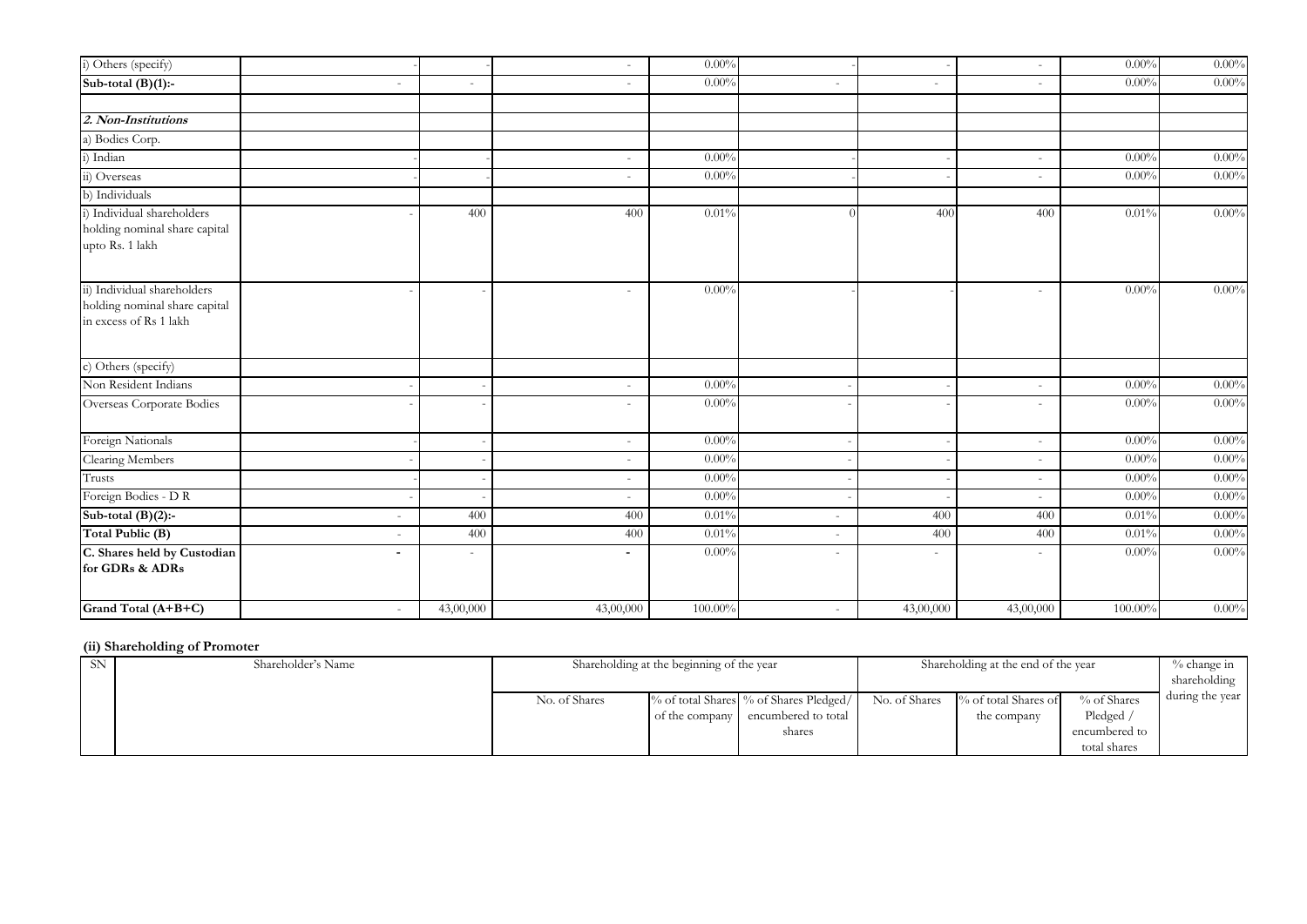| K.K. Bajaj & Sons (HUF) | 16,36,800 | 38.07% | 16,36,800 | 38.07% | $0.00\%$ |
|-------------------------|-----------|--------|-----------|--------|----------|
| Mr. K.K.Bajaj           | 11,15,000 | 25.93% | 11,15,000 | 25.93% | $0.00\%$ |
| Mr. Rajiv Bajaj         | 5,84,250  | 13.59% | 5,84,250  | 13.59% | $0.00\%$ |
| Mr. Sanjiv Bajaj        | 5,84,250  | 13.59% | 5,84,250  | 13.59% | $0.00\%$ |
| Mrs. Sanyokta Bajaj     | 1,98,500  | 4.62%  | 1,98,500  | 4.62%  | $0.00\%$ |
| Mrs. Anupama Bajaj      | 90,400    | 2.10%  | 90,400    | 2.10%  | $0.00\%$ |
| Mrs. Jaivani Bajaj      | 90,400    | 2.10%  | 90,400    | 2.10%  | $0.00\%$ |

|           | (iii) Change in Promoters' Shareholding (please specify, if there is no change) |      |        | <b>NO CHANGE</b>                          |                   |                                         |                   |  |
|-----------|---------------------------------------------------------------------------------|------|--------|-------------------------------------------|-------------------|-----------------------------------------|-------------------|--|
| <b>SN</b> | Particulars                                                                     | Date | Reason | Shareholding at the beginning of the year |                   | Cumulative Shareholding during the year |                   |  |
|           |                                                                                 |      |        | No. of shares                             | % of total shares | No. of shares                           | % of total shares |  |
|           | At the beginning of the year                                                    |      |        |                                           | $0.00\%$          |                                         | $0.00\%$          |  |
|           | Changes during the year                                                         |      |        |                                           | $0.00\%$          |                                         | $0.00\%$          |  |
|           | At the end of the year                                                          |      |        |                                           | $0.00\%$          |                                         | $0.00\%$          |  |

## **(iv) Shareholding Pattern of top ten Shareholders**

 *(Other than Directors, Promoters and Holders of GDRs and ADRs):*

| <b>SN</b> | For each of the Top 10 shareholders | Date | Reason | Shareholding at the beginning of the year |                   | Cumulative Shareholding during the year |                   |
|-----------|-------------------------------------|------|--------|-------------------------------------------|-------------------|-----------------------------------------|-------------------|
|           |                                     |      |        | No. of shares                             | % of total shares | No. of shares                           | % of total shares |
|           |                                     |      |        |                                           |                   |                                         |                   |
|           | Name: Mrs. Rachna Chopra            |      |        |                                           |                   |                                         |                   |
|           | At the beginning of the year        |      |        | 100                                       | 0.002%            | 100                                     | 0.00%             |
|           | Changes during the year             |      |        |                                           | $0.000\%$         |                                         | 0.00%             |
|           | At the end of the year              |      |        | 100                                       | 0.002%            | 100                                     | 0.00%             |
|           |                                     |      |        |                                           |                   |                                         |                   |
| 2         | Name: Mr. C. P. Bhatia*             |      |        |                                           |                   |                                         |                   |
|           | At the beginning of the year        |      |        | 200                                       | 0.005%            | 200                                     | 0.005%            |
|           | Changes during the year             |      |        |                                           | $0.000\%$         | 200                                     | 0.005%            |
|           | At the end of the year              |      |        | 200                                       | 0.005%            | 200                                     | 0.005%            |

#### **(v) Shareholding of Directors and Key Managerial Personnel:**

| <b>SN</b> | Shareholding of each Directors and each Key Managerial<br>Personnel | Date | Reason | Shareholding at the beginning of the year |                   | Cumulative Shareholding during the year |                      |
|-----------|---------------------------------------------------------------------|------|--------|-------------------------------------------|-------------------|-----------------------------------------|----------------------|
|           |                                                                     |      |        | No. of shares                             | % of total shares | No. of shares                           | $\%$ of total shares |
|           | Name: Mr. Rajiv Bajaj                                               |      |        |                                           |                   |                                         |                      |
|           | At the beginning of the year                                        |      |        | 5,84,250                                  | 13.59%            | 5,84,250                                | 13.59%               |
|           | Changes during the year                                             |      |        |                                           | $0.00\%$          | 5,84,250                                | 13.59%               |
|           | At the end of the year                                              |      |        | 5,84,250                                  | 13.59%            | 5,84,250                                | 13.59%               |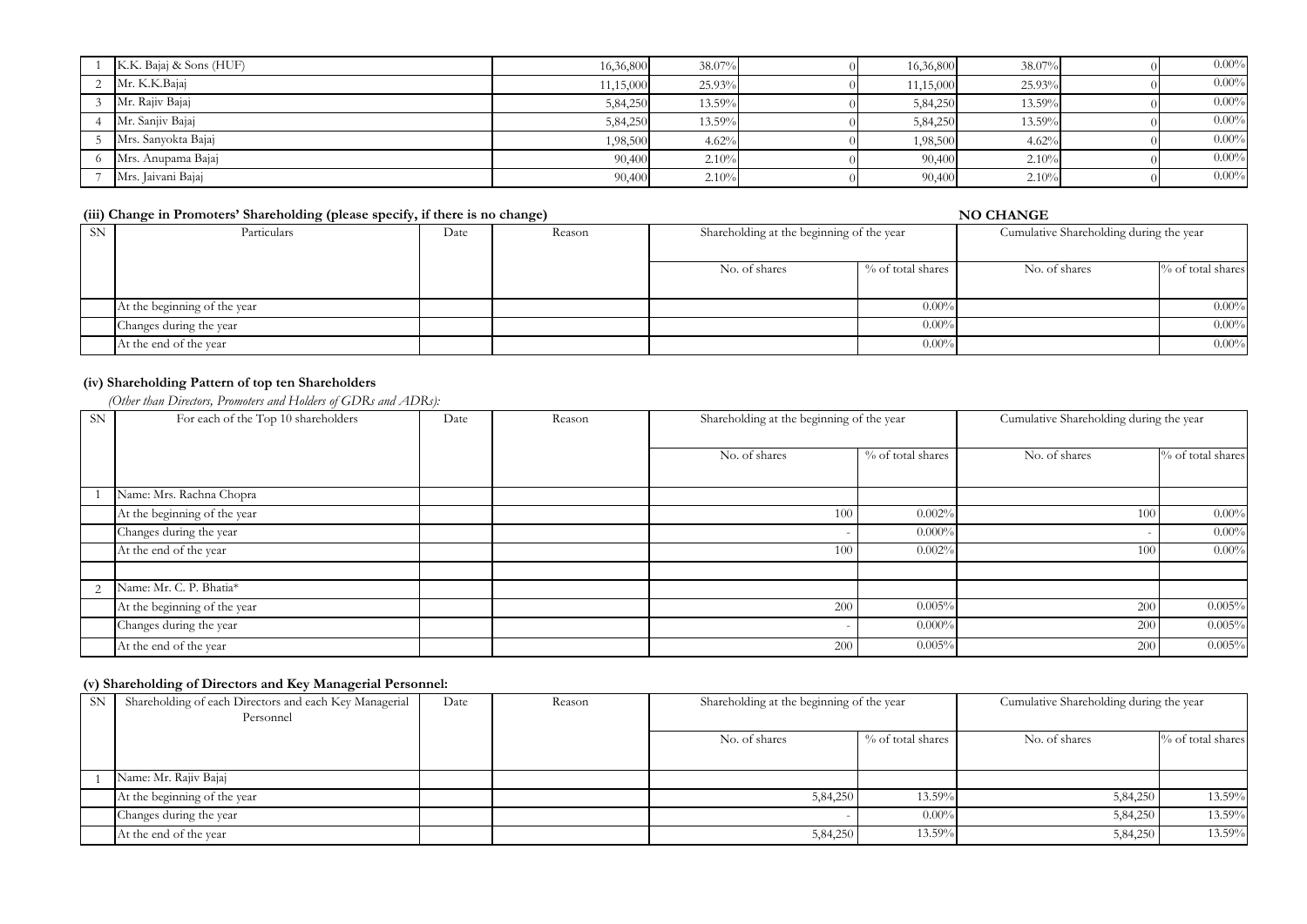| $\overline{2}$ | Name: Mr. Sanjiv Bajaj         |          |           |          |           |
|----------------|--------------------------------|----------|-----------|----------|-----------|
|                | At the beginning of the year   | 5,84,250 | 13.59%    | 5,84,250 | 13.59%    |
|                | Changes during the year        |          | $0.00\%$  | 5,84,250 | 13.59%    |
|                | At the end of the year         | 5,84,250 | 13.59%    | 5,84,250 | 13.59%    |
|                |                                |          |           |          |           |
| $\mathfrak{Z}$ | Name: Mr. Anil Kumar Chopra    |          |           |          |           |
|                | At the beginning of the year   | 100      | 0.002%    | 100      | 0.002%    |
|                | Changes during the year        |          | $0.000\%$ | 100      | 0.002%    |
|                | At the end of the year         | 100      | 0.002%    | 100      | 0.002%    |
|                |                                |          |           |          |           |
| $\overline{4}$ | Name: Mr. Peter Smyth          |          |           |          |           |
|                | At the beginning of the year   |          | $0.00\%$  |          | 0.00%     |
|                | Changes during the year        |          | $0.00\%$  |          | $0.00\%$  |
|                | At the end of the year         |          | $0.00\%$  |          | $0.00\%$  |
|                |                                |          |           |          |           |
| 5              | Name: Mr. Hemant Kiran Tanna   |          |           |          |           |
|                | At the beginning of the year   |          | $0.00\%$  |          | 0.00%     |
|                | Changes during the year        |          | 0.00%     |          | $0.00\%$  |
|                | At the end of the year         |          | $0.00\%$  |          | 0.00%     |
|                |                                |          |           |          |           |
| 6              | Name: Mr. Mark Derrick Collier |          |           |          |           |
|                | At the beginning of the year   |          | 0.000%    |          | 0.000%    |
|                | Changes during the year        |          | $0.000\%$ |          | 0.000%    |
|                | At the end of the year         |          | 0.000%    |          | 0.000%    |
|                |                                |          |           |          |           |
| $\overline{7}$ | Name: Mr. Rajesh Relan         |          |           |          |           |
|                | At the beginning of the year   |          | $0.000\%$ |          | $0.000\%$ |
|                | Changes during the year        |          | $0.000\%$ |          | $0.000\%$ |
|                | At the end of the year         |          | 0.000%    |          | $0.000\%$ |
|                |                                |          |           |          |           |
| 8              | Name: Mr. Anupam Prakash       |          |           |          |           |
|                | At the beginning of the year   |          | $0.000\%$ |          | $0.000\%$ |
|                | Changes during the year        |          | 0.000%    |          | $0.000\%$ |
|                | At the end of the year         |          | 0.000%    |          | 0.000%    |
|                |                                |          |           |          |           |
|                |                                |          |           |          |           |
|                |                                |          |           |          |           |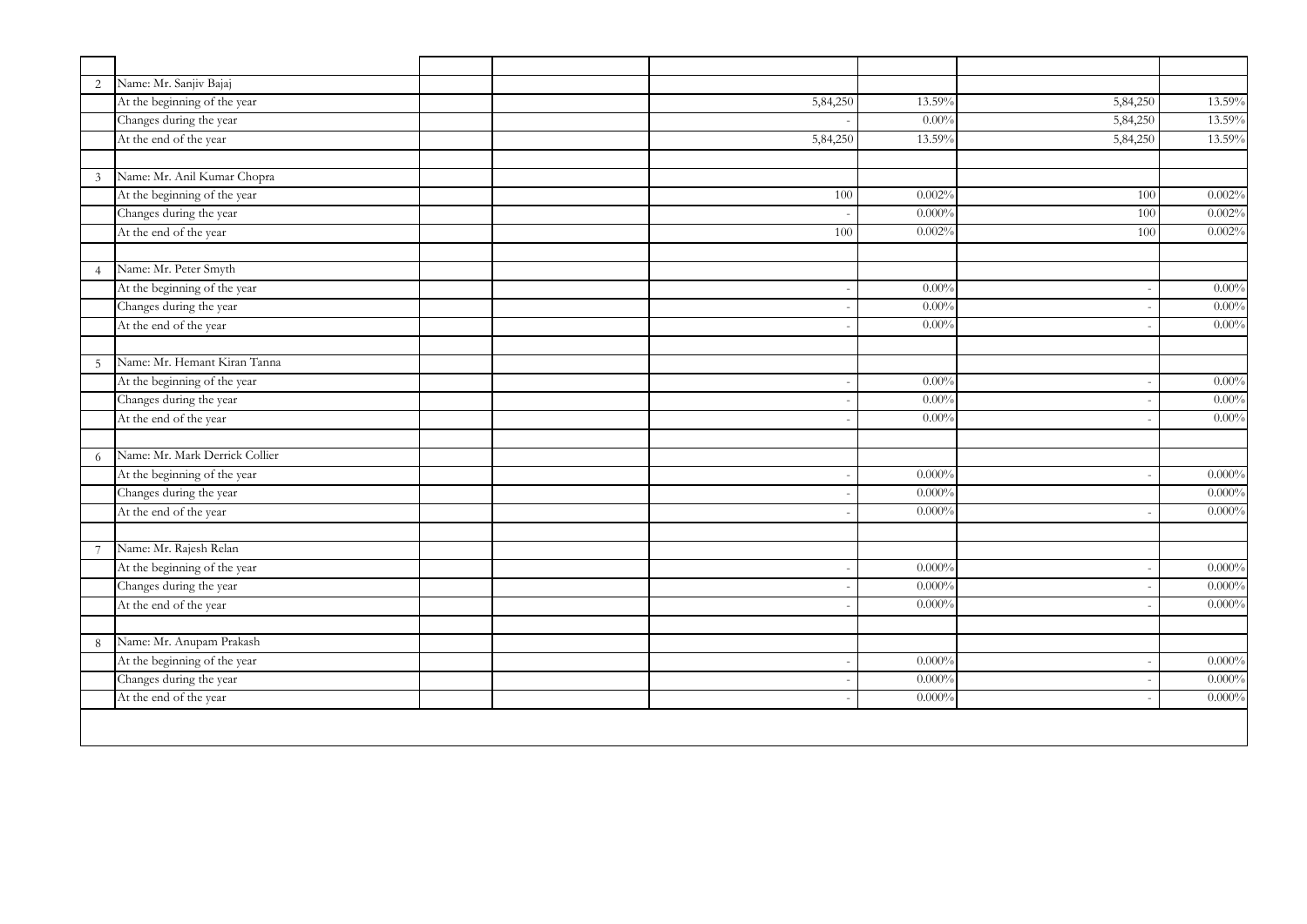## **V. INDEBTEDNESS**

Indebtedness of the Company including interest outstanding/accrued but not due for payment.

| Particulars                                         | Secured Loans excluding deposits | Unsecured Loans          | Deposits                 | Total Indebtedness       |  |  |  |  |  |
|-----------------------------------------------------|----------------------------------|--------------------------|--------------------------|--------------------------|--|--|--|--|--|
|                                                     |                                  |                          |                          |                          |  |  |  |  |  |
| Indebtedness at the beginning of the financial year |                                  |                          |                          |                          |  |  |  |  |  |
| i) Principal Amount                                 | 626.72                           | 415.38                   |                          | 1,042.10                 |  |  |  |  |  |
| Interest due but not paid<br>$\overline{11}$ )      | $\overline{\phantom{a}}$         |                          |                          |                          |  |  |  |  |  |
| iii) Interest accrued but not due                   | $\overline{\phantom{a}}$         | $\overline{\phantom{a}}$ | $\overline{\phantom{a}}$ | $\overline{\phantom{0}}$ |  |  |  |  |  |
| Total (i+ii+iii)                                    | 626.72                           | 415.38                   | $\overline{\phantom{0}}$ | 1,042.10                 |  |  |  |  |  |
| Change in Indebtedness during the financial year    |                                  |                          |                          |                          |  |  |  |  |  |
| * Addition                                          | 1,450.79                         |                          |                          | 1,450.79                 |  |  |  |  |  |
| * Reduction                                         | (397.61)                         | (415.38)                 | $\overline{\phantom{a}}$ | (812.99)                 |  |  |  |  |  |
| Net Change                                          | 1,053.18                         | (415.38)                 | $\overline{\phantom{a}}$ | 637.80                   |  |  |  |  |  |
| Indebtedness at the end of the financial year       |                                  |                          |                          |                          |  |  |  |  |  |
| i) Principal Amount                                 | 1,679.90                         |                          |                          | 1,679.90                 |  |  |  |  |  |
| ii) Interest due but not paid                       | $\overline{\phantom{a}}$         |                          |                          |                          |  |  |  |  |  |
| iii) Interest accrued but not due                   | $\overline{\phantom{a}}$         | $\overline{\phantom{0}}$ | $\overline{\phantom{0}}$ | $\sim$                   |  |  |  |  |  |
| Total (i+ii+iii)                                    | 1,679.90                         | $\overline{\phantom{0}}$ | $\overline{\phantom{0}}$ | 1,679.90                 |  |  |  |  |  |

### **VI. REMUNERATION OF DIRECTORS AND KEY MANAGERIAL PERSONNEL**

A**.** Remuneration to Managing Director, Whole-time Directors and/or Manager:

| SN. | Particulars of Remuneration                                                         | Name of MD/WTD/ Manager |                   |                   |                          |
|-----|-------------------------------------------------------------------------------------|-------------------------|-------------------|-------------------|--------------------------|
|     | Name                                                                                | Mr. Rajiv Bajaj         | Mr. Sanjiv Bajaj  | Mr. Anil Kumar    | Total Amount (Rs/Lac)    |
|     |                                                                                     |                         |                   | $Chopra*$         |                          |
|     | Designation                                                                         | Vice Chairman &         | Managing Director | Group Director-   |                          |
|     |                                                                                     | Managing Director       |                   | Corporate Affairs |                          |
|     |                                                                                     |                         |                   | (WTD)             |                          |
|     | Gross salary                                                                        |                         |                   |                   |                          |
|     | (a) Salary as per provisions contained in section 17(1) of the Income-tax Act, 1961 | 278.44                  | 255.14            | 33.17             | 566.75                   |
|     |                                                                                     |                         |                   |                   |                          |
|     | (b) Value of perquisites u/s 17(2) Income-tax Act, 1961                             | 51.16                   | 0.39              | 0.23              | 51.78                    |
|     | c) Profits in lieu of salary under section 17(3) Income- tax Act, 1961              |                         |                   |                   | $\overline{\phantom{a}}$ |
|     | Stock Option                                                                        |                         |                   |                   |                          |

(Amt. Rs./Lacs)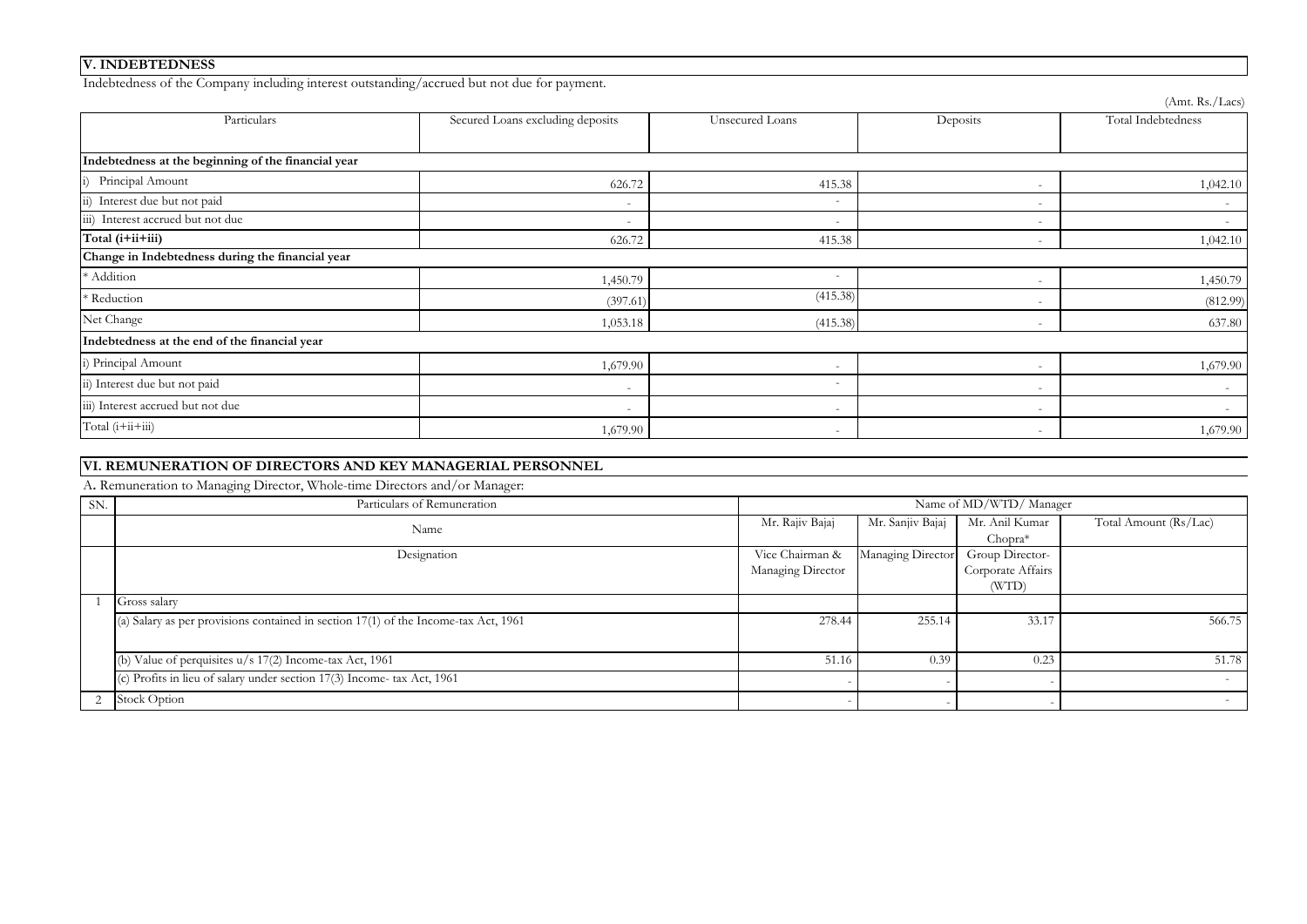| Sweat Equity           |                   |        |       |        |
|------------------------|-------------------|--------|-------|--------|
| Commission             |                   |        |       |        |
| - as $\%$ of profit    |                   |        |       |        |
| - others, specify      |                   |        |       |        |
| Others, please specify |                   |        |       |        |
| Total $(A)$            | 329.60            | 255.53 | 33.40 | 618.53 |
| Ceiling as per the Act | As per Schedule V |        |       |        |

\*Mr. Anil Kumar Chopra retired from the employment of the Company and, consequently, ceased to be a Whole Time Director & became a Non-Executive Director of the Company w.e.f. 01/11/2018. The remuneration details are for the period from 1st April 2018 to 31st October 2018.

B. Remuneration to other Directors

| SN. | Particulars of Remuneration                | Name of Directors        |                          |          |
|-----|--------------------------------------------|--------------------------|--------------------------|----------|
|     |                                            |                          |                          |          |
|     |                                            |                          |                          | (Rs/Lac) |
|     | <b>Independent Directors</b>               | Mr. Peter Smyth          | Mr. Hemant Kiran Tanna   |          |
|     | Fee for attending board committee meetings | 11.00                    | 12.60                    | 23.60    |
|     | Commission                                 | $\overline{\phantom{a}}$ | $\overline{\phantom{a}}$ | $\sim$   |
|     | Others, please specify                     | $\overline{\phantom{0}}$ |                          | $\sim$   |
|     | Total (1)                                  | 11.00                    | 12.60                    | 23.60    |
| 2   | Other Non-Executive Directors              | Mr. Mark Derrick Collier | Mr. Rajesh Relan         | $\sim$   |
|     | Fee for attending board committee meetings | 5.60                     | 8.80                     | 14.40    |
|     | Commission                                 | $\overline{\phantom{a}}$ |                          | $\sim$   |
|     | Others, please specify                     | $\overline{\phantom{a}}$ | $\overline{\phantom{a}}$ | $\sim$   |
|     | Total (2)                                  | 5.60                     | 8.80                     | 14.40    |
|     | Other Non-Executive Directors              | Mr. Anupam Prakash       | Mr. Anil Kumar Chopra    |          |
|     | Fee for attending board committee meetings | 7.40                     | 6.00                     | 13.40    |
|     | Commission                                 | $\overline{\phantom{a}}$ | $\overline{\phantom{0}}$ | $\sim$   |
|     | Others, please specify                     | $\overline{\phantom{m}}$ |                          | $\sim$   |
|     | Total (3)                                  | 7.40                     | 6.00                     | 13.40    |
|     | Total (B)= $(1+2+3)$                       | 24.00                    | 27.40                    | 51.40    |
|     | Total Managerial Remuneration              |                          |                          | 669.93   |
|     | Overall Ceiling as per the Act             |                          | 70.00                    |          |

C. Remuneration to Key Managerial Personnel other than MD/Manager/WTD: N.A.

| SN. | Particulars of Remuneration                                                            | Name of Key Managerial Personnel |     |  | Total Amount |
|-----|----------------------------------------------------------------------------------------|----------------------------------|-----|--|--------------|
|     | Name                                                                                   |                                  |     |  | (Rs/Lac)     |
|     | Designation                                                                            | CEO                              | CFO |  |              |
|     | Gross salary                                                                           |                                  |     |  |              |
|     | (a) Salary as per provisions contained in section 17(1) of the Income-tax<br>Act, 1961 |                                  |     |  |              |
|     | (b) Value of perquisites $u/s$ 17(2) Income-tax Act, 1961                              |                                  |     |  |              |
|     | (c) Profits in lieu of salary under section 17(3) Income- tax Act, 1961                |                                  |     |  |              |